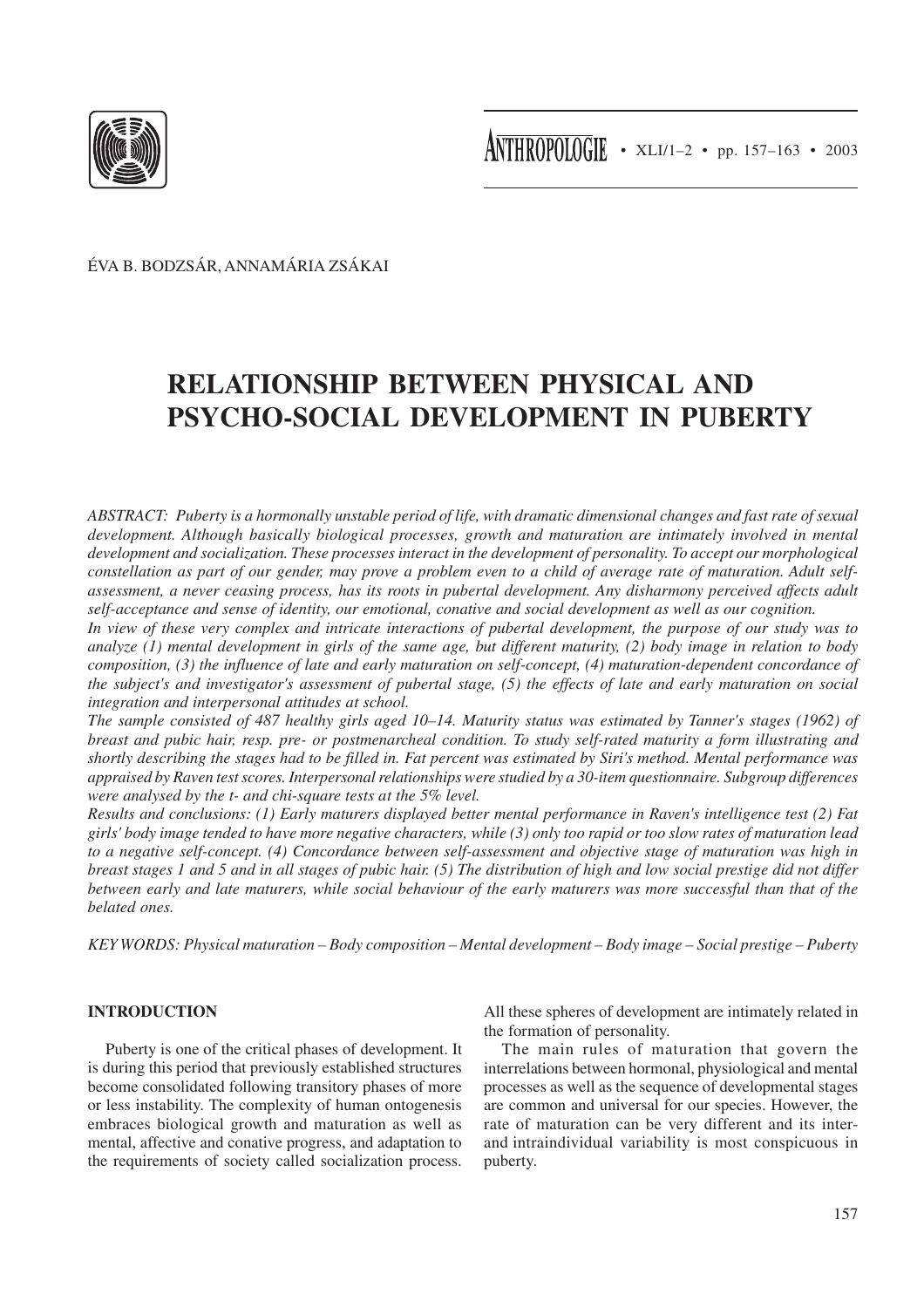The hypothesis that the developmental rate of some physical, respectively mental and emotional indices of maturation are mutually related, has been supported by a number of studies (Jones, Mussen 1958, Tanner 1961, 1962, Weatherley 1964, Kohen-Raz 1974, Weber 1976, Matsudo *et al*. 1994).

Relationship of mental and affective development to early and late maturation has been found to be closer in boys, while observations made in girls are rather contradictory (Stone, Barker 1937, 1939, Davidson, Gottlieb 1955, Jones 1957, Jones, Mussen 1958, Mussen, Jones 1957, Lindgren 1979, Duke *et al*. 1980, Bodzsár 1981, Bodzsár, Pápai 1992). This state of affairs may have several reasons, as physical traits can affect adolescent behaviour and personality in three aspects:

(1) relative maturity, size and body build get directly manifest in physical abilities;

(2) outward look and expressions of maturity are socially recognized values, so invoke immediate emotions and expectations of the social environment;

(3) congruence or incongruence between look and individual abilities and between these abilities and their social reception exert strong influence on our self-concept.

A boy whose growth rate is accelerated can excel his less fast developing peers in size, bulk, physical strength and sport performance for years. In males the effects of an out-of-step development can be demonstrated even in adulthood, since tall stature and physical strength are much valued attributes at every age. The social repercussions of a similar difference between early and late maturation are much less obvious in girls. Some studies have reported preferences for late maturers, some others have stated that early maturers enjoy more social advantage (Jones, Bayley 1950, Jones 1957, Shipman 1964, Kiernan 1977).

Of the intricate interactions of pubertal development in girls aged 10–14, the present paper focuses on:

- (1) mental development in girls of the same age, but different maturation stage,
- (2) the relationship of body image with body composition,
- (3) the influence of late and early maturation on selfconcept,
- (4) maturation-dependent concordance of the subject's and investigator's assessment,
- (5) the effects of late and early maturation on social integration and interpersonal attitudes at school.

#### **SUBJECTS AND METHODS**

The sample consisted of 487 healthy girls aged 10–14 (*Table 1*).

Maturity status was estimated by Tanner's stages (1962) of breast and pubic hair, resp. by pre- or postmenarcheal condition. In the former respect, children being at least one stage more advanced in pubic hair and breast development than the median of an age group were considered early maturers, and conversely, those being at

| TABLE 1. Distribution of subjects by age-groups. |  |  |  |  |
|--------------------------------------------------|--|--|--|--|
|--------------------------------------------------|--|--|--|--|

| Age (yr.) | N   |
|-----------|-----|
| 10        | 99  |
| 11        | 94  |
| 12        | 101 |
| 13        | 97  |
| 14        | 96  |

least one stage behind it were designated as late maturing ones.

In calculating median ages at menarche, resp. at stages of pubic hair and breast development the "maximum likelihood" version of probit regression was used (Weber 1964).

Mental performance capacity was estimated by Raven's non-verbal test of intelligence (1938). The age-group mean ± one SD served to classify children with higher and lower intelligence.

Raven scores were contrasted with menarcheal status, early and late maturation and body fat percent.

Fat percent was estimated by Siri's method (1956). Body density was estimated by the Durnin-Rahaman regression formula (1967).

To assess subjective perception of femininity Machover's self-portrait method was used, which among others assigns a score to negative self-image ranging between 1 and 20 points, and higher scores expressing a greater extent of refusing one's prevailing morphology. Every girl was given a sheet of white writing paper with the instruction: "Make a drawing of yourself! Nobody expects you to be an artist, we don't care about your dexterity and drawing skills. Do not bother if it is not perfect!"

Spontaneous expression of negative self-image scores were averaged for the late and early maturers in respect of



Pre-menarcheal Post-menarcheal Median age at menarche: 12.04±0.09 yr.

FIGURE 1. Age distribution of pre- and post-menarcheal girls.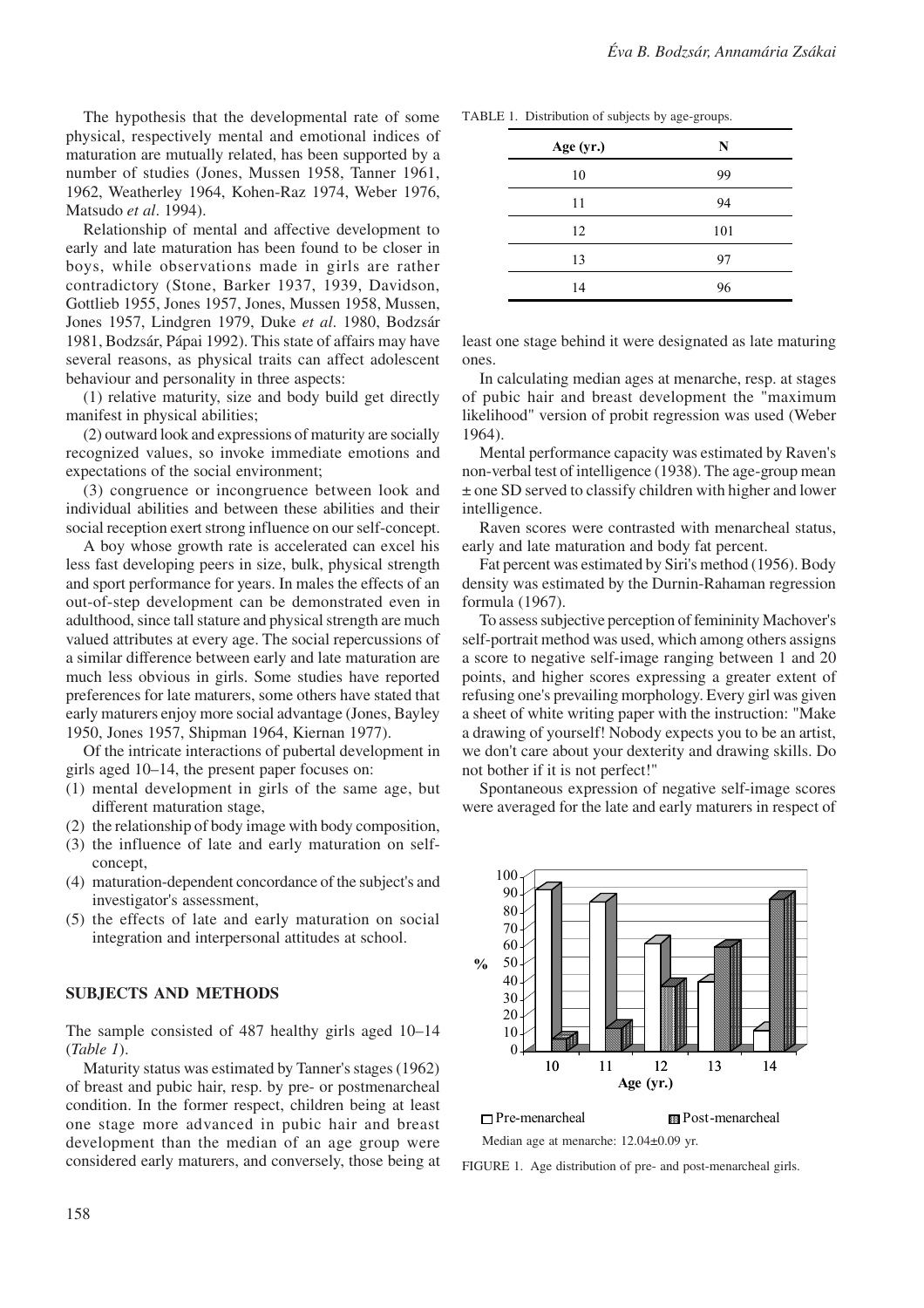the secondary sex characteristics. Interpersonal relationships were studied by a 30-item questionnaire.

Subgroup differences were analyzed by the t-test at the 5% level of random error.

# **RESULTS AND DISCUSSION**

#### **Sexual maturation**

*Figure 1* shows the age distribution of the studied premenarcheal and post-menarcheal girls. Menarcheal age has been estimated to be 12.04±0.09 years in this sample.

Median age estimates for stages 2 through 5 in pubic hair and breast development are reproduced in *Figure 2*. As perceivable, the respective stages of the two characters were found to have developed at practically the same rate.



FIGURE 2. Age medians for the stages of breast and pubic hair development.

### **Relationship between mental performance and the rate of sexual maturation**

Scores attained in the Raven test were compared in both respects of sexual maturation. Post-menarcheal girls performed consistently better than their peer-age mates who were still in their pre-menarcheal condition. Only ages ten and fourteen failed to differ significantly (*Figure 3*).

When the Raven test performance was compared between the subgroups formed by the early and late maturers in the development of secondary sex characteristics, in both breast and pubic hair development consistent and significant differences were found in favour of the early maturers (*Figures 4, 5 –* see the definition at the bottom).

**Body composition, sexual maturation and body image** Post-menarcheal girls were found to have significantly higher body fat content in comparison with girls of the same age but still in their pre-menarcheal state (*Figure 6*). Body fat content of the latter group was practically constant while early maturers displayed a decrease in relative fatness after age 12.



Post-menarcheal Pre-menarcheal FIGURE 3. Performance differences in the Raven test between preand post-menarcheal girls.



 $\Box$  Early maturers  $\Box$  Late maturers Early maturers median of age group – one stage. Late maturers median of age group + one stage.





Early maturers median of age group – one stage. Late maturers median of age group + one stage.

FIGURE 5. Performance differences in the Raven test between early and late maturing subgroups of pubic hair development.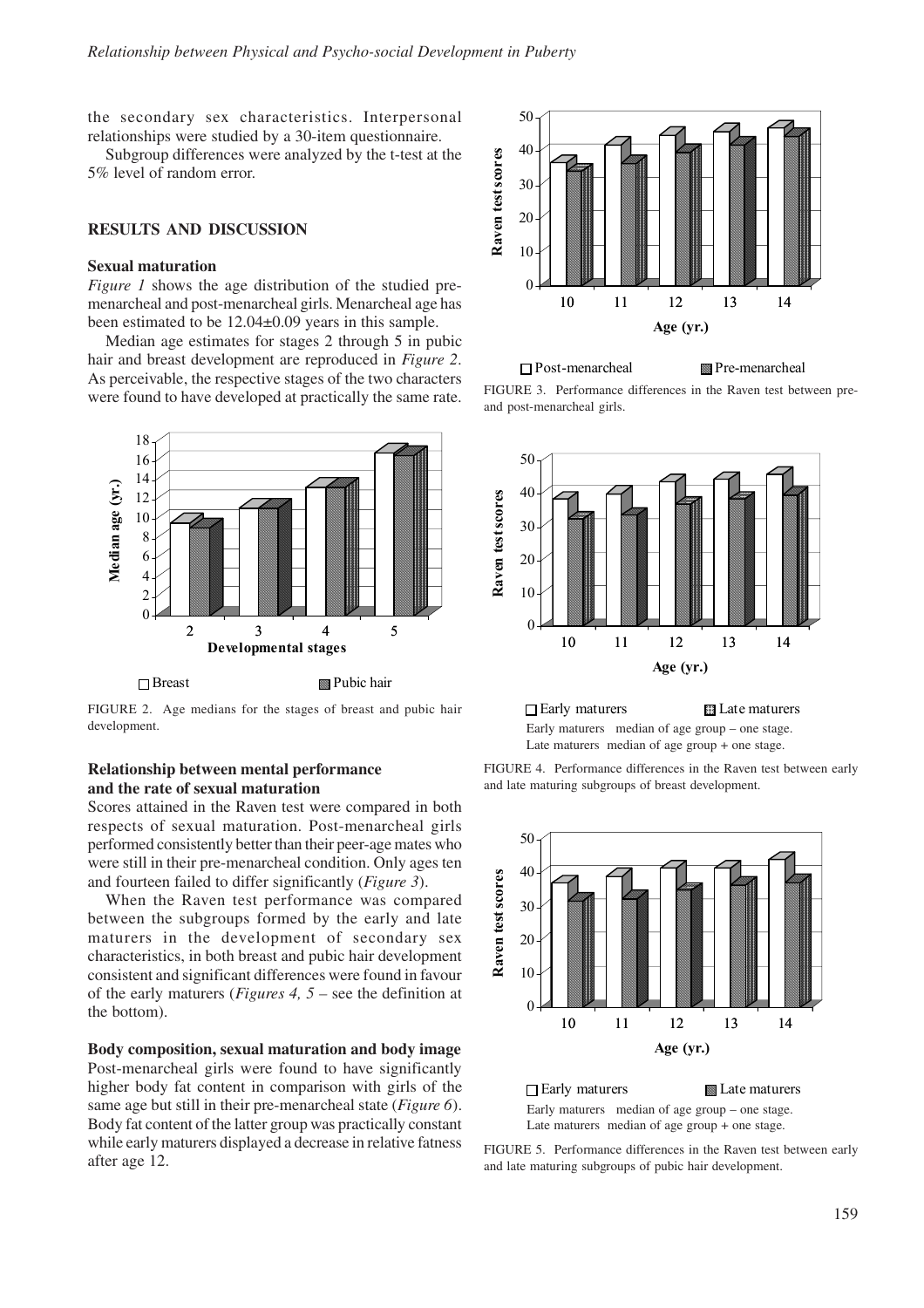

FIGURE 6. Body fat content (%) by age in pre- and post-menarcheal girls.

When fatness was used as a grouping criterion in analyzing Raven test scores, leaner girls were found to perform significantly better at all ages except age 14 (*Figure 7*).

Scores assigned to the negative statements in selfconcept were also compared between the subgroups of lower and higher body fat content (*Figure 8*).

It could be stated that subjects of above average fat content assessed themselves more negatively in all age groups. It is noted that either extremes of body composition were more critical about their look at ages 13 and 14 than those aged 11 or 12. This kind of criticism increased steeper in the unusually lean ones, although it did not exceed the average score of ten.

When early and late maturers were compared in respect of the negative signs of self-concept (*Figure 9*), significant differences were only found at the ages of 11 and 14. Signs of rejecting one's shape in the self-portrait were more



 $\Box$  Low fat %  $\Box$  High fat %

FIGURE 7. Differences by age in Raven scores between subgroups of body fat content.



 $\Box$  Low fat%  $\Box$  High fat%

FIGURE 8. Negative self-concept scores related to fat percentage vs. age.



FIGURE 9. Negative scores in self-concept vs. maturation tempo.



**underrate**  $\Box$  concordance  $\Box$  overrate

FIGURE 10. Relative distribution of self-rating in breast development related to investigator's assessment.

abundant in the relatively too early maturing 11-year-old girls and in the 14-year-old late maturers. The opposite trends in the body image of early and late maturers are a clear indication of the state expected by society.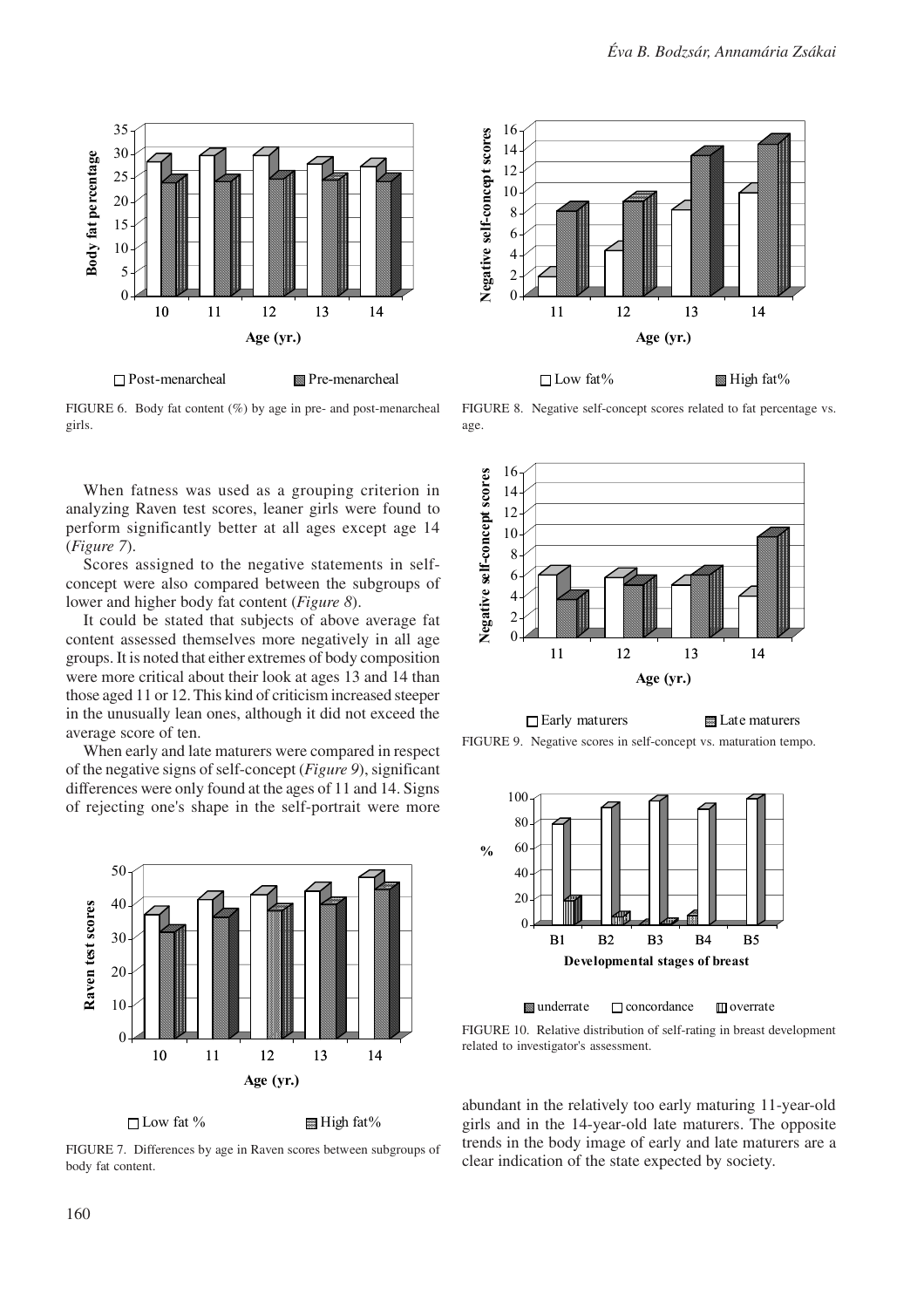

**s**underrate □ concordance ■ overrate

FIGURE 11. Relative distribution of self-rating in pubic hair development related to investigator's assessment.



By asking the subjects to self-rate the developmental stage of their secondary sexual characters and then comparing this irrespective of age with the investigator's assessment, close agreement was found in stages 2 and 5 of breast development (*Figure 10*) and in stages 2 to 4 of pubic hair development (*Figure 11*). A not negligible part of the girls was inclined to overrate their pre-adolescent breast and pubic hair by one stage. On the other hand, when the pubic hair was in stage 5, a part of the girls rated it as being one stage less.

Since there was no opportunity in this study to interview the children about the motives, the reasons for the discrepancy can only be settled by surveys designed accordingly. The overall inference was nevertheless that children of this age range are able to rate their developmental stage acceptably.

#### **The effects of late and early maturation on social acceptance and prestige among mates**

The last point studied was whether a relationship existed between maturation rate and social reception. Both prestige and social acceptance were studied by questionnaires of 15 items each, and evaluated by scoring every item as one unit. Thus the maximum attainable score in either respect was 15.

Social prestige among mates was analyzed only for early and late maturation, irrespective of age. No significant differences were found between early and late maturers. However, early maturers scored higher in social acceptance, they were more easily accepted than late maturers (*Figure 12*).

## **CONCLUSIONS**

In studying the differences in mental performance, selfconcept, social impact of the personality, fat content and



FIGURE 12. Interpersonal relationship vs. maturation rate.

body image between the early and late subgroups of sexual maturation, the main inferences of the study were:

(1) Accelerated physical maturation was accompanied by faster mental development, that is, the latter was largely parallel to bodily development. This observation corroborates other studies (Stone, Barker 1937, Douglas, Ross 1964, Lindgren 1979, Bodzsár 1981, 1996).

(2) The observed relationship of body composition and body image reflects that in children older than 13 excess fat contributes markedly to an accumulation of negative scores in self-concept as well as to a rejection of fat in others. In this way, – despite its high prevalence – neither adults, nor children regard fatness as a preferable trait. This may also be motivated by experience since obese children were found to score poorer in IQ tests (cf. Rumpel, Harris 1994, Bodzsár, Pápai 1991). The outcome of this negative self-concept coupled with the environmental attitude is that such children become socially isolated (Wardle, Beales 1986, Wing, Greeno 1994).

(3) The effect on the development of a negative selfconcept exerted by the rate of sexual maturation depended on age and was demonstrable in the too early or too late maturers. It has to be noted that in the studied age range a lack of feminine body shape has yet no dominant role, thus it would not disturb identification with one's own body scheme. Provided that it only arose from the rate of maturation, negative attitude to body shape in the early maturers fades soon. In the late maturers this may take longer.

(4) The concordance found between the stages of the subject's and investigator's assessment of secondary sex characteristics gives further support to the suggestion (Duke *et al*. 1980, Lerner *et al*. 1991) that self-rating is an acceptable substitute for direct examination when the latter is unfeasible. Self-rating may be used to monitor the rate of pubertal progression in a given group (but not that of an individual) or to estimate the overall duration of puberty.

(5) Results concerning the interpersonal attitudes of early and late maturing girls seemed to indicate that social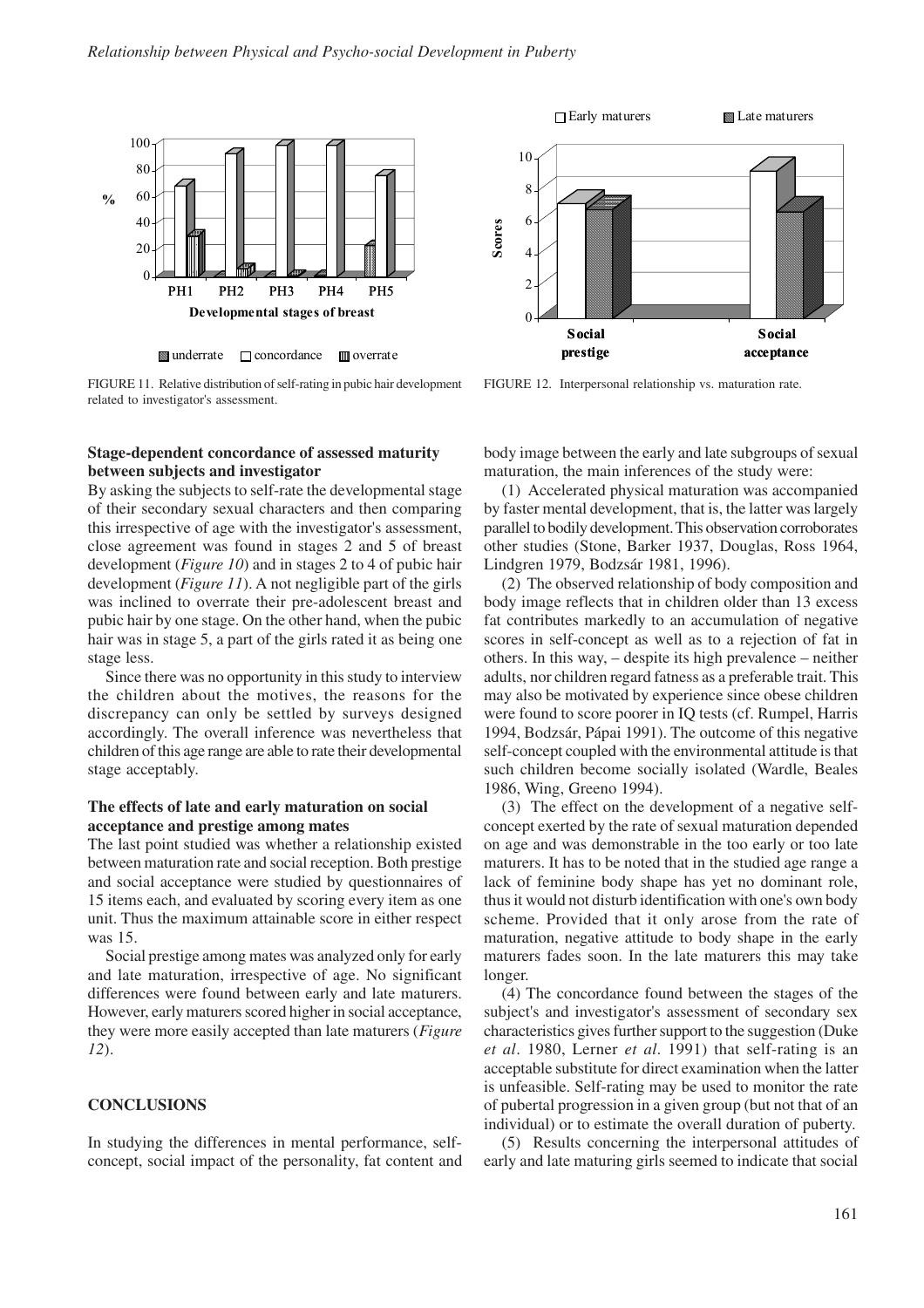acceptance depended little on sexual maturation status in the studied age interval. It is noted, however, that the influence of rapid and slow maturation on the interpersonal attitudes in the reference group does depend on age (Bodzsár 1996): among the girls of 11 and younger early maturers were rated much lower in social prestige, but progressively higher than their late maturing peers as age advanced.

# **FINAL REMARKS**

Some attributes of the affective response in puberty have their roots in the physiological and hormonal processes. Psychologists have deemed the ages between 12 and 14 the most difficult phase of emotional development. It would be a mistake, however, to reduce pubertal emotional responses merely to hormonal effects. These responses depend on and become modified by social interactions and breeding. Adolescents are much concerned about their body and look. Interest in one's self and body is quite naturally aroused by the experienced change in body shape and sexual maturation.

One important factor in self-concept arises from the perceived social roles, another two are body image and identification with one's physical properties. Fast physical growth and maturation induces fast changes in body image, so it is small wonder that adolescents usually have a negative perception of their physical development. The degree of self-acceptance has a strong impact on behaviour. It is a far from easy task to gain social acceptance and to arrive at a sound degree of self-acceptance even for adolescents who are attractive or nice, and a much more difficult one for those obviously farther away from the "average" or "norm" or the socially desirable one. In them accepting one's body image and developing a positive selfconcept may only be achieved by a rearrangement of values. In the more fortunate cases this may involve a higher priority of mental abilities before physical ones. In the less fortunate ones it may lead to a rejection of social norms. Basing on a previous study (Bodzsár 1996) it may be stated that in late maturing girls a higher intellect may help accepting "lacking" femininity while a lower one cannot compensate for it, so identity with one's body scheme becomes distorted.

During puberty also qualitative changes develop in mental activity. Between the age of 12 and 15 thinking undergoes structural changes until reflective thinking develops (Piaget 1972). As mental processes become more intricate, also emotions and behaviour are bound to reshape. A good number of studies have provided evidence that whenever possible physical and mental development proceeds in parallel (see above). Optimum conditions for physical development promote mental exfoliation, in turn spiritual maturation aids correct self-assessment and efficient social adaptation. Thus — although it may appear as oversimplification — an undisturbed course of physical

development has an important part in the evolution of personality and mental health.

#### **ACKNOWLODGEMENTS**

This paper was funded by the Hungarian National Foundation for Scientific Research (OTKA grant No T 34872).

#### **REFERENCES**

- BODZSÁR B. É., 1981: Relationship between physical and mental development. *Collegium Antropologicum (Suppl.)* 5: 21.
- BODZSÁR B. É., 1996: Sexual maturation, intelligence and selfassessment. *Anthropologiai Közlemények* 37: 24–31.
- BODZSÁR B. É., PÁPAI J., 1991, Physical development and maturation in relation to mental performance in girls from age 10 to 14. *Anthropologiai Közlemények* 33: 139–145.
- BODZSÁR B. É., PÁPAI J., 1992: Physical development and maturation in relation to mental performance in girls from age 10 to 14. *Anthropologiai Közlemények* 34: 7–11.
- DAVIDSON H. H., GOTTLIEB L. S., 1955: The emotional maturity of pre- and post-menarcheal girls. *J. Genet. Psychol*. 86: 261– 267.
- DOUGLAS J. V. B., ROSS J. M., 1964: Age of puberty related to educational ability, attainment and school leaving age. *J. of Child Psychology and Psychiatry* 5: 185–196.
- DUKE P. M., LITT I. F., GROSS R. T., 1980: Adolescent's self assessment and sexual maturation. *Pediatrics* 66: 918–920.
- DURNIN J. V. G. A., RAHAMAN M. A., 1967: The assessment of the amount of body fat in the human body from measurement of skinfold thickness. *Br. J. Nutr*. 21: 681–685.
- JONES M. C., 1957: The later carriers of boys who were early or late maturing. *Child Development* 28: 114–128.
- JONES M. C., BAYLEY N., 1950: Physical maturing among boys as related to behaviour. *J. of Educational Psychology* 41: 129– 148.
- JONES M. C., MUSSEN P. H., 1958: Self conception, motivation and interpersonal attitudes of early and late maturing girls. *Child Development* 29: 491–502.
- KIERNAN K. E., 1977: Age at puberty in relation to age at marriage and parenthood. A national longitudinal study. *Annals of Human Biology* 4: 301–308.
- KOHEN-RAZ R., 1974: Physiological maturation and mental growth at preadolescence and puberty. *J. of Child Psychology and Psychiatry* 15: 199–213.
- LERNER R. M., PETERSEN A. C., BROOKS-GUNN J. (Eds.),
- 1991: *The Encyclopaedia of Adolescence*. New York: Garland Publishing Company.
- LINDGREN G., 1979: *Physical and mental development in Swedish urban schoolchildren*. Studies in Education and Psychology 5, Stockholm.
- MATSUDO S. M. M., MATSUDO V. K. R., 1994: Self assessment and physician assessment of sexual maturation in Brasilian boys and girls: Concordance and reproducibility. *Amer. J. of Hum. Biol.* 6: 451–455.
- MORRIS N. M., UDRY J. R., 1980: Validation of a self administred instrument to assess stage of adolescent development. *J. of Youth and Adolescents* 9: 271–280.
- MUSSEN P. H., JONES M. C., 1957: The self-conceptions, motivations and interpersonal attitudes of late- and earlymaturing boys. *Child Development* 26: 243–256.